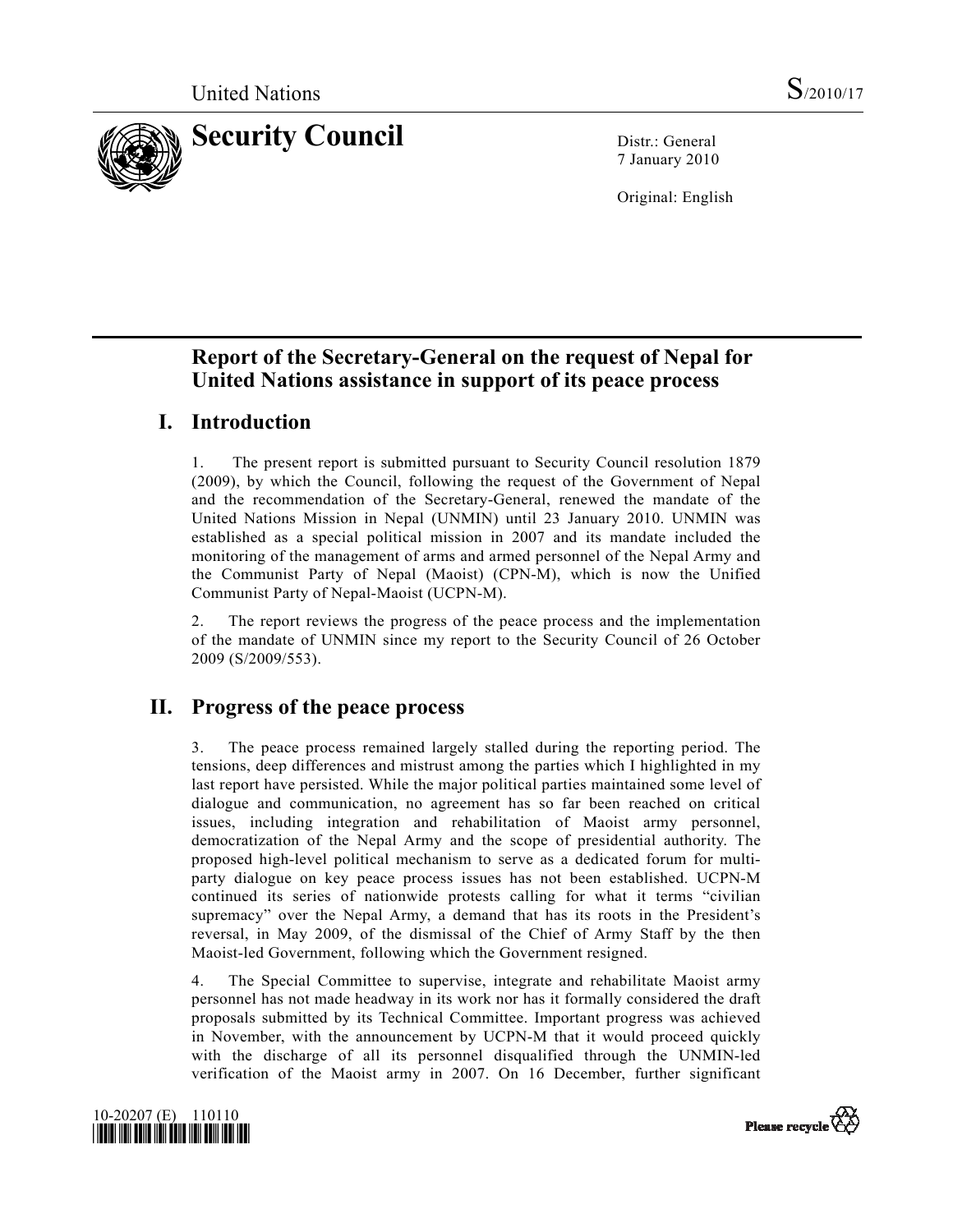movement was made with the signing of an action plan by the Government, UCPN-M and the United Nations for the discharge and rehabilitation of those disqualified as minors. Meanwhile, the Constituent Assembly has made slow progress on drafting the new constitution, which is to be promulgated by 28 May 2010.

5. As the stalemate has continued, tensions have risen within and among the parties, and talks among senior leaders of the Nepali Congress, the Communist Party of Nepal-Unified Marxist-Leninist (UML) and UCPN-M have remained inconclusive. The major Madheshi parties have continued to voice dissatisfaction with what they regard as their exclusion from political discussions among the major parties. President Ram Baran Yadav and UCPN-M Chairman Pushpa Kamal Dahal, "Prachanda", also held discussions during the reporting period, but without apparent progress. In other forums, the President's role was discussed extensively in the context of the legal situation that could arise if the new constitution is not promulgated by 28 May 2010, and if no fresh deadline can be set.

6. UCPN-M-led protests calling for "civilian supremacy" disrupted daily life as well as the functioning of Government offices around the country. On the first day of a nationwide general strike held from 20 to 22 December, a major clash occurred between Maoist demonstrators and the security forces in Kathmandu, during which some of the worst violence since 2006 led to a reported 75 people being injured, several seriously. The protracted blockade of the Legislature-Parliament has resulted in a backlog of bills for consideration, including one that could resolve the issue of the Vice-President having taken his oath of office in Hindi. The obstruction was lifted briefly from 23 to 25 November to allow passage of the budget for the fiscal year 2009-2010, averting an imminent financial crisis. On 23 December, UCPN-M ended its almost seven-month blockade of the work of the Legislature-Parliament.

7. On 11 December, UCPN-M began a series of declarations of "autonomous federal states", notwithstanding the current work within the Constituent Assembly to determine the future federal structure of Nepal. The President, the Prime Minister, leaders of several parties, the media and several organizations representing ethnic groups in areas where the "states" have been declared strongly criticized this step, which UCPN-M downplayed as a "symbolic" action. My Representative has strongly urged that all parties should refrain from provocative statements or actions and permit the democratic process to function.

8. In a similar fashion, tensions escalated sharply over the seizure of land and crops by people with the support of UCPN-M-affiliated organizations. On 4 December, a fatal clash in the Kailali district in the far-western region between people who had occupied a forest area and security forces deployed to remove them led to four fatalities, including one member of the security forces. UCPN-M responded with protests the following day and with a nationwide shutdown on 6 December. The Government and a number of senior political leaders have called the recent UCPN-M actions breaches of the Comprehensive Peace Agreement and have drawn this to UNMIN's attention.

9. During the reporting period, the Minister of Defence again called for fresh personnel recruitment for the Nepal Army. UNMIN has consistently stated that such recruitment would be in violation of the Comprehensive Peace Agreement. The proposed recruitment of some 5,000 personnel has not yet begun.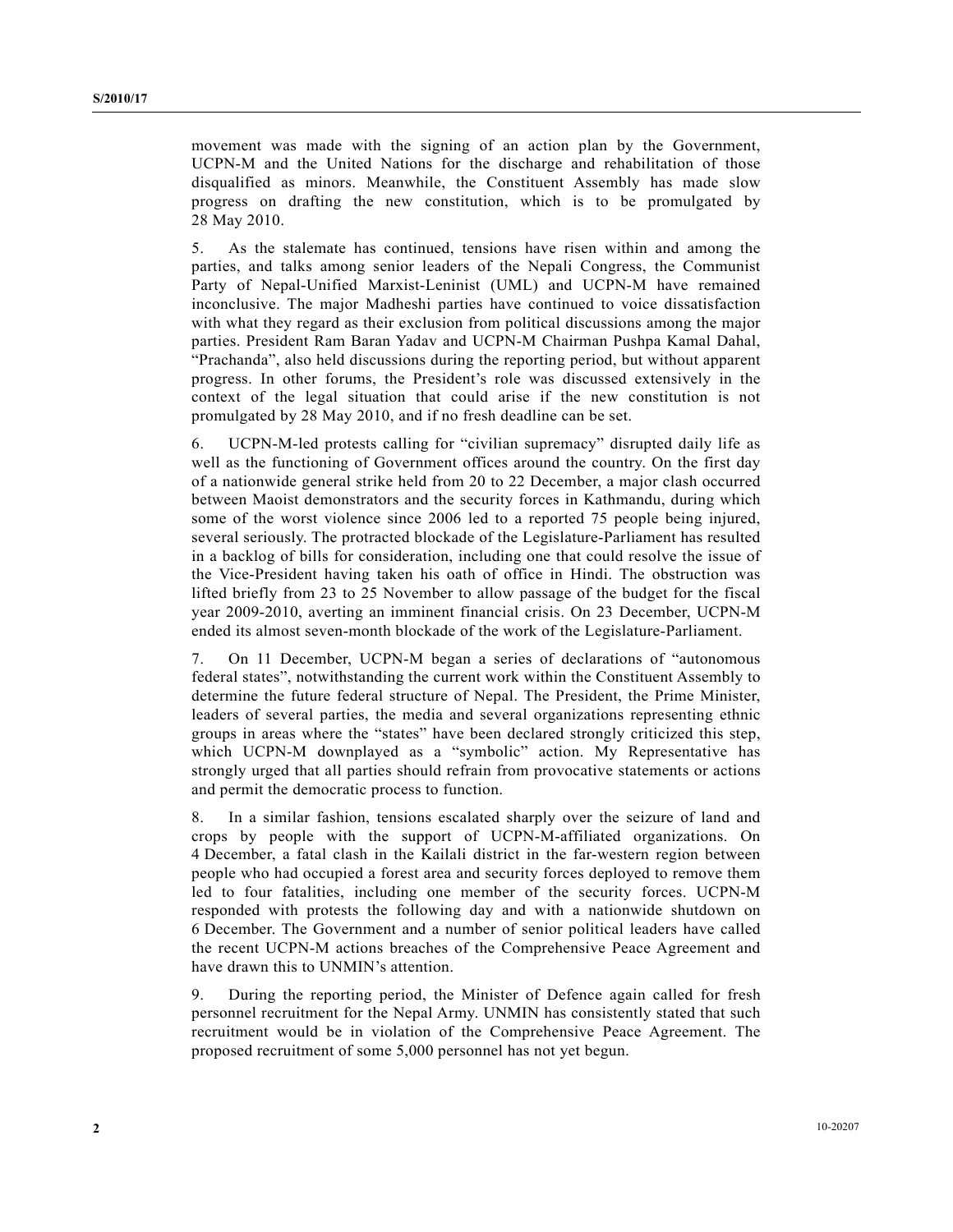10. The brinkmanship and confrontation between the Maoists and the Government, accompanied by a sharp and dangerous hardening of positions, is making a negotiated solution significantly more difficult.

#### **A. Drafting of the constitution**

11. The protracted political stalemate has had an impact on the constitution drafting process. The Constituent Assembly has concluded discussions on concept papers and draft texts submitted by 8 of its 10 thematic committees, intended to provide the basic tenets and language of the new constitution, however the committees on the determination of forms of governance of the State, on State restructuring and sharing of State power, and the Constitutional Committee itself, have yet to present their papers. The Constitutional Committee has the core responsibility for compiling the concept papers and texts into the draft of the constitution as well as determining the preamble, emergency measures, transitional provisions and other issues that do not fall under the direct ambit of the thematic committees for submission to the Constituent Assembly. Owing to those delays, on 23 December, the Constituent Assembly announced an eighth amendment to its workplan for drafting the new constitution, reducing the public consultation period to three weeks and making the deadline for promulgation  $-28$  May 2010  $-$  increasingly tight. On 25 December, the Constitutional Committee decided on 98 constitutional provisions, most of which centred on terminology, through a voting process.

#### **B. Integration and rehabilitation of Maoist army personnel**

12. The Special Committee to supervise, integrate and rehabilitate Maoist army personnel, to be convened by the Prime Minister Madhav Kumar Nepal, on a weekly basis, had met only five times by late December. It has made little or no substantive progress during the reporting period, and has yet to consider proposals submitted by its Technical Committee on 17 September for a supervisory mechanism and a code of conduct for the Maoist army personnel. UCPN-M has not attended several meetings, and in mid-November it stated that command and supervision modalities as well as integration and rehabilitation of the Maoist army should be resolved at the senior-most political level rather than by the Special Committee, as part of the broader negotiations to end the current political stalemate.

13. The Technical Committee completed its assessments of the Maoist army cantonments as scheduled on 28 October, and has continued to develop a plan for the integration of Maoist army personnel. It is also planning a number of seminars and study visits in early 2010 in order to draw on best practices from other postconflict countries that have undertaken integration and rehabilitation programmes.

#### **C. Discharge of disqualified Maoist army personnel**

14. After several months of discussion, on 16 December, an action plan was adopted for the discharge of the disqualified Maoist army personnel verified as minors, as part of the decision to discharge all disqualified personnel. It was signed by representatives of the Ministry of Peace and Reconstruction and UCPN-M, the Resident and Humanitarian Coordinator and the Representative of the United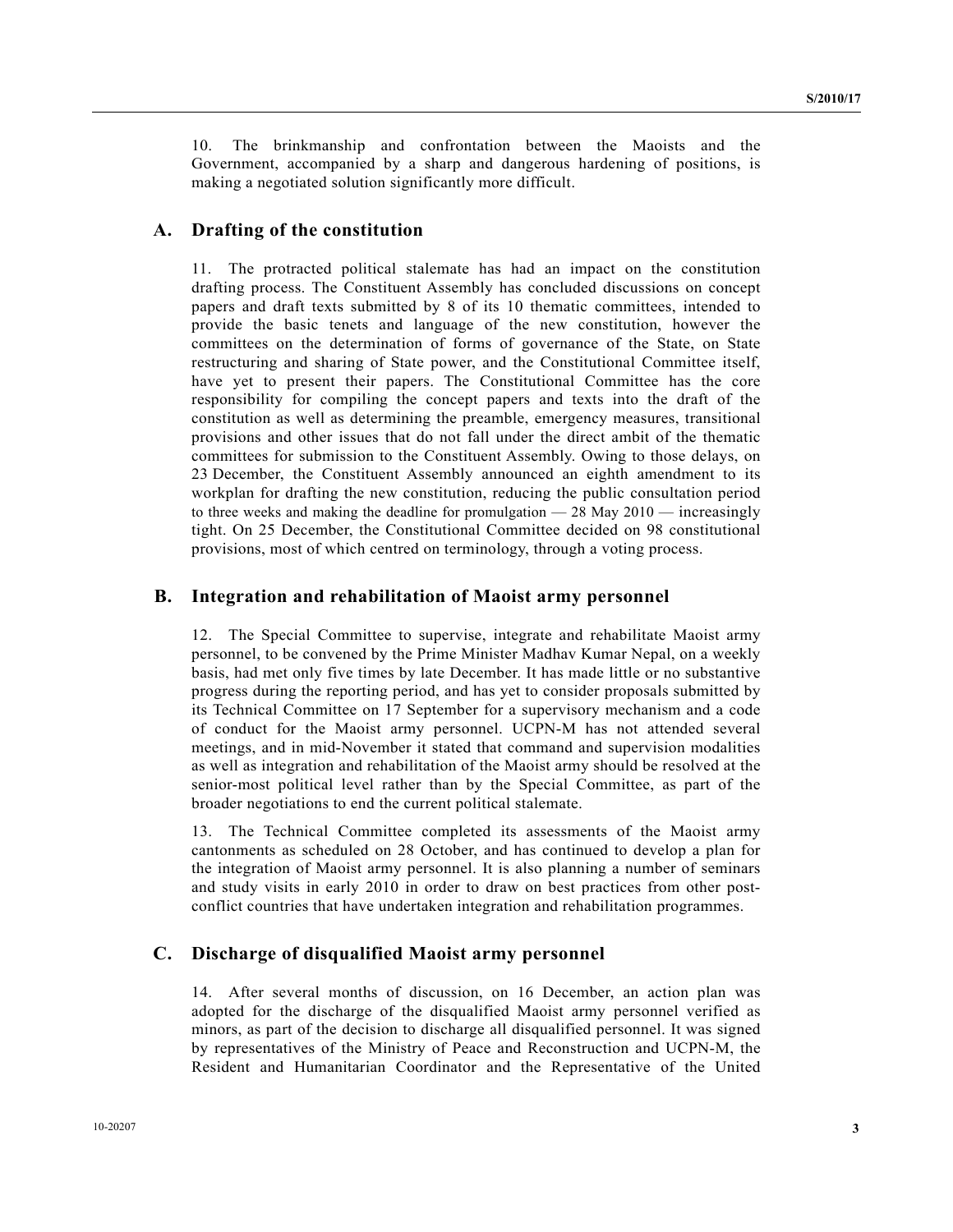Nations Children's Fund (UNICEF) in Nepal, and was witnessed by the Minister of Peace and Reconstruction, Rakam Chemjong, UCPN-M Chairman "Prachanda", my Special Representative for Children and Armed Conflict, and my Representative in Nepal.

15. The action plan includes the predischarge screening of some 2,973 personnel verified as having been minors in May 2006, followed by an official discharge and the monitoring of UCPN-M compliance by a United Nations team. Under the plan, UCPN-M commits itself to ensuring that the minors can freely and independently determine their areas of return or resettlement and, if they so wish, avail themselves of rehabilitation support. The Government has continued to express its readiness to provide vocational, educational and other rehabilitation packages with assistance from the United Nations.

16. CPN-M (and subsequently UCPN-M) has been listed in the annexes of the past five annual reports of the Secretary-General on children and armed conflict as a party to conflict recruiting and using children, and compliance with the action plan is necessary for it to be de-listed from the report. The United Nations has underlined its concern over any future possible induction of those disqualified as minors into any groups engaged in violence. The discharge of the 4,008 personnel verified as minors and late recruits is scheduled to begin on 7 January.

### **D. Other challenges affecting the peace process**

17. The Government has continued to implement a special security plan aimed, in particular, at controlling crime and road blockades in the Tarai districts and has reported an improvement in the security situation in the targeted areas as well as more widely throughout the country. There has been a significant increase in the number of security personnel deployed, including through the establishment of additional Armed Police Force bases and increased patrolling. Arrests of alleged members of armed groups and criminals have increased, but so have accusations of arbitrary arrests and ill-treatment of detainees by the security forces. The Armed Police Force has begun recruiting to fill over 11,000 new vacancies, of which 5,000 were approved during this reporting period. The status of the over 10,000 new positions proposed by the Nepal Police remains under consideration by the Ministry of Finance.

18. Friction between youth wings of the political parties has continued, with violent clashes taking place between cadres of the UML-affiliated Youth Force and the Young Communist League of UCPN-M in the eastern and mid-western regions in early November and December, resulting in injuries on both sides. Some militant ethnic and identity-based groups, notably in eastern Nepal, have continued their extortion drives. Other ethnic and indigenous groups continue to lobby and organize demonstrations to press the Government to fulfil their demands, as among other things, for greater inclusion in the public sector. In early December, the Madheshi People's Rights Forum-Nepal (MPRF-N), led by Upendra Yadav, announced a renewed campaign to mobilize the Madheshi community in this regard.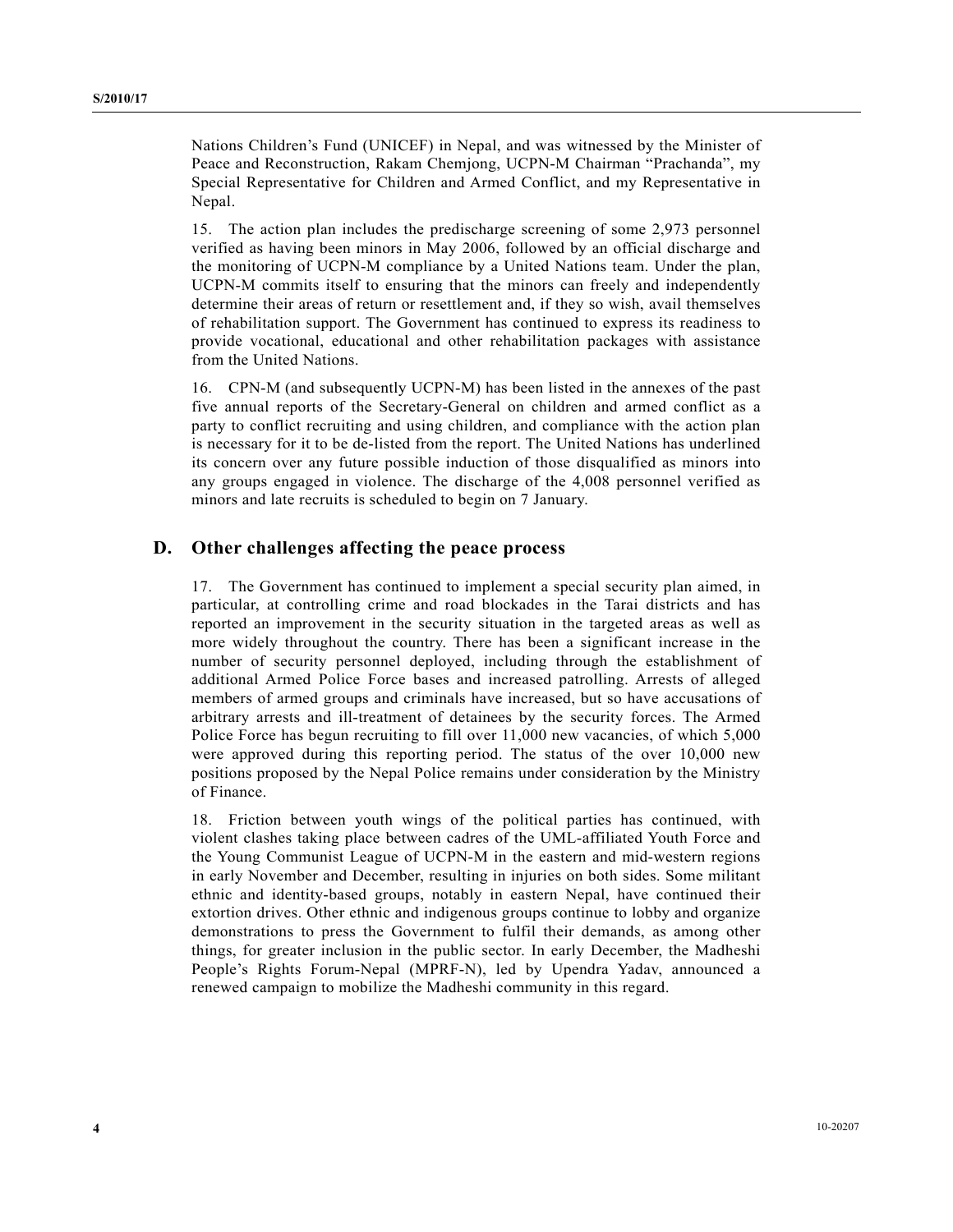## **III. Status of the United Nations Mission in Nepal**

19. As at 7 December 2009, 264 of the authorized 278 personnel were serving in the Mission. Out of 192 civilian personnel, 31 per cent are women. Of the 52 substantive staff, 40 per cent are women, while 27 per cent of 140 administrative staff are women. As of that date, 5 of the 72 arms monitors serving with the Mission were women. Gender representation in this area is dependent on the nomination of candidates by Member States. As a result of UNMIN's efforts to recruit national staff from traditionally marginalized groups, 50 per cent of the 125 national staff are from traditionally marginalized groups, and 33 per cent are women.

## **IV. Activities of the United Nations Mission in Nepal**

### **A. Arms monitoring**

20. The Arms Monitoring Office has continued to monitor compliance by the Nepal Army and Maoist army with the Agreement on the Monitoring of the Management of Arms and Armies. The arms monitors continued round-the-clock surveillance at the Nepal Army weapons storage site in Kathmandu and the weapons storage areas in the seven main cantonment sites of the Maoist army. The teams of arms monitors at the main cantonment sites also regularly visit the satellite cantonment sites. Other operations are conducted by mobile teams from the headquarters of the Arms Monitoring Office in Kathmandu. At the request of the Ministry of Peace and Reconstruction, arms monitors witnessed salary payments for October and November to verified Maoist army personnel at the cantonment sites.

21. On 23 October, Kathmandu-based representatives of the following member States of the Security Council, China, France, Japan, the Russian Federation, the United Kingdom of Great Britain and Northern Ireland and the United States of America, visited the Nepal Army weapons storage site in Kathmandu and the Maoist army main cantonment site in Ilam district. They met with senior Nepal Army and Maoist army personnel, viewed the weapons storage facilities and other areas in the cantonment site, and were briefed by the Mission's Chief Arms Monitor.

22. The Joint Monitoring Coordination Committee continued to meet under the chairmanship of the UNMIN Chief Arms Monitor. Senior officers representing the Nepal Army and the Maoist army continued to cooperate on decision-making, information exchange and dispute resolution. Between October and December, the Committee held four meetings and considered two alleged violations of the Agreement, one of which was unsubstantiated while the other remains under investigation. During the reporting period, the Arms Monitoring Office investigated several allegations made by the Government of misconduct by Maoist army personnel outside the cantonments. In the interim, neither the Nepal Army nor the Maoist army have carried out the recommendations proposed to them, as indicated in my previous report to the Security Council, to confirm the number of their respective personnel and increase their cooperation with UNMIN on the notification of troop movements (see S/2009/553, para. 24); nor has there been progress on formalizing confidence-building measures related to joint humanitarian and mine action-related activities.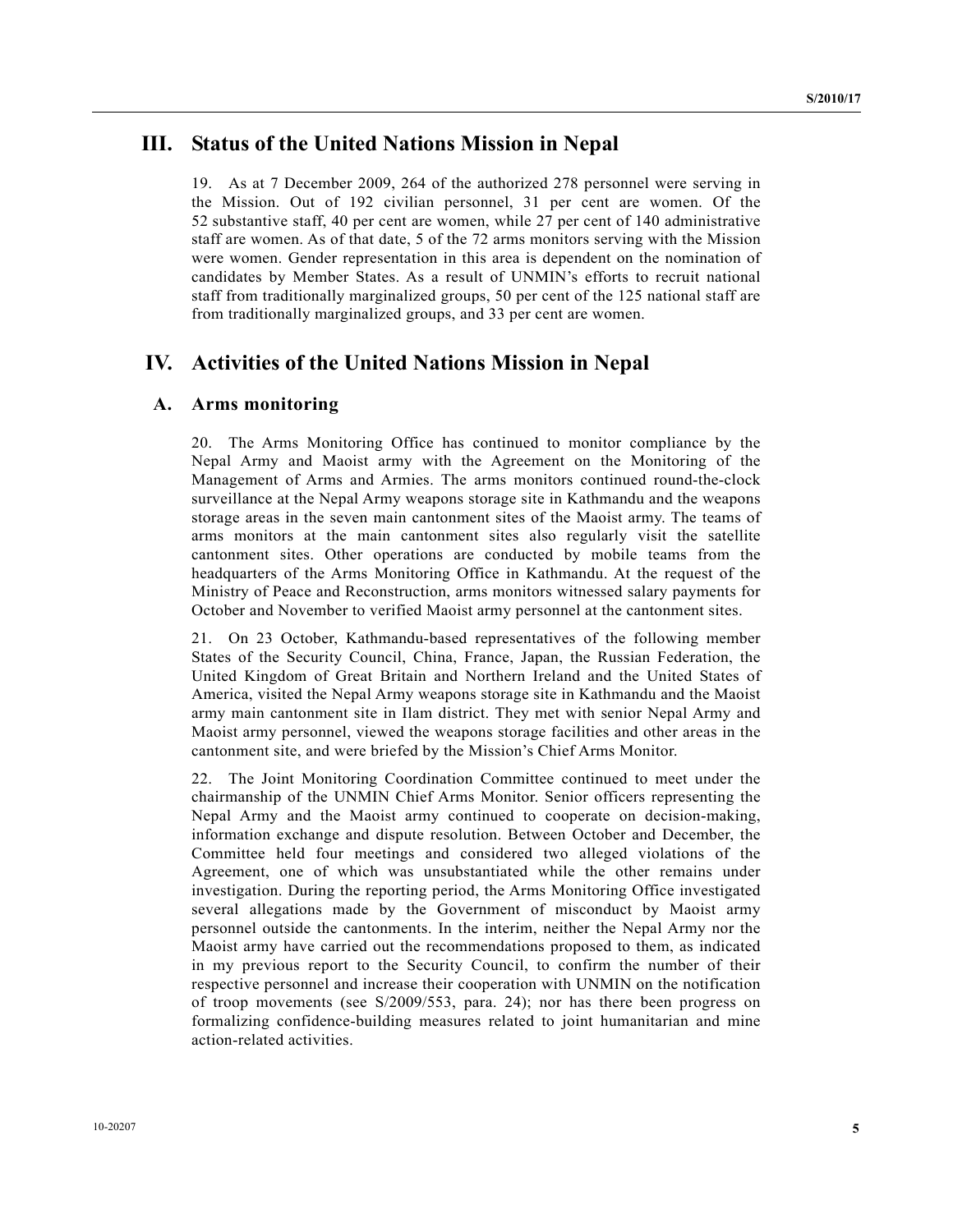#### **B. Child protection**

23. The Child Protection Unit continued to contribute to planning for the discharge and rehabilitation of the Maoist army personnel disqualified as minors, including taking part in the information and consultation phase. The Unit worked closely with United Nations country team partners to review the rehabilitation packages for the disqualified and with the Political Affairs Office on the action plan for the discharge of the minors. The Unit also continued to work with the Nepal task force established under Security Council resolution 1612 (2005) which is co-chaired by UNICEF and the Office of the United Nations High Commissioner for Human Rights (OHCHR)-Nepal, to implement the Monitoring and Reporting Mechanism under that resolution. The Unit coordinated inputs for the annual report on children and armed conflict in Nepal, which will be considered by the Security Council Working Group on Children and Armed Conflict, and will also contribute to the Secretary-General's report on children and armed conflict for 2009.

### **C. Political affairs**

24. The Political Affairs Office continued to monitor and analyse the political situation in the country, including through field visits to the regions, and to assist Mission leadership in supporting the peace process. Political affairs officers met regularly with stakeholders, including Government officials, representatives of political parties and civil society organizations, as well as international actors. The activities of militant groups, both armed and unarmed, and their potential to disrupt the peace process were monitored, as were the dynamics among the political parties and the evolving role of traditionally marginalized groups in the peace process. The Office followed the proceedings of the Constituent Assembly and the work of its committees in preparing the new constitution. The Office has also led in coordinating the activities of UNMIN with the United Nations country team partners regarding the discharge and rehabilitation of the Maoist army personnel disqualified as minors and late recruits.

### **D. Public information**

25. Media reports continued to draw attention to UNMIN's arms monitoring role, particularly in light of increasing Government allegations of the Maoist army's misconduct outside the cantonments. The Public Information and Translation Unit provided information and clarification to the media based on the findings of the Arms Monitoring Office. The Government and senior leaders also drew UNMIN's attention to alleged UCPN-M involvement in incidents which they described as breaches of the Comprehensive Peace Agreement. My Representative underlined in several interviews the need to establish a national monitoring body for this purpose. The Unit also provided support to the visit of my Special Representative for Children and Armed Conflict.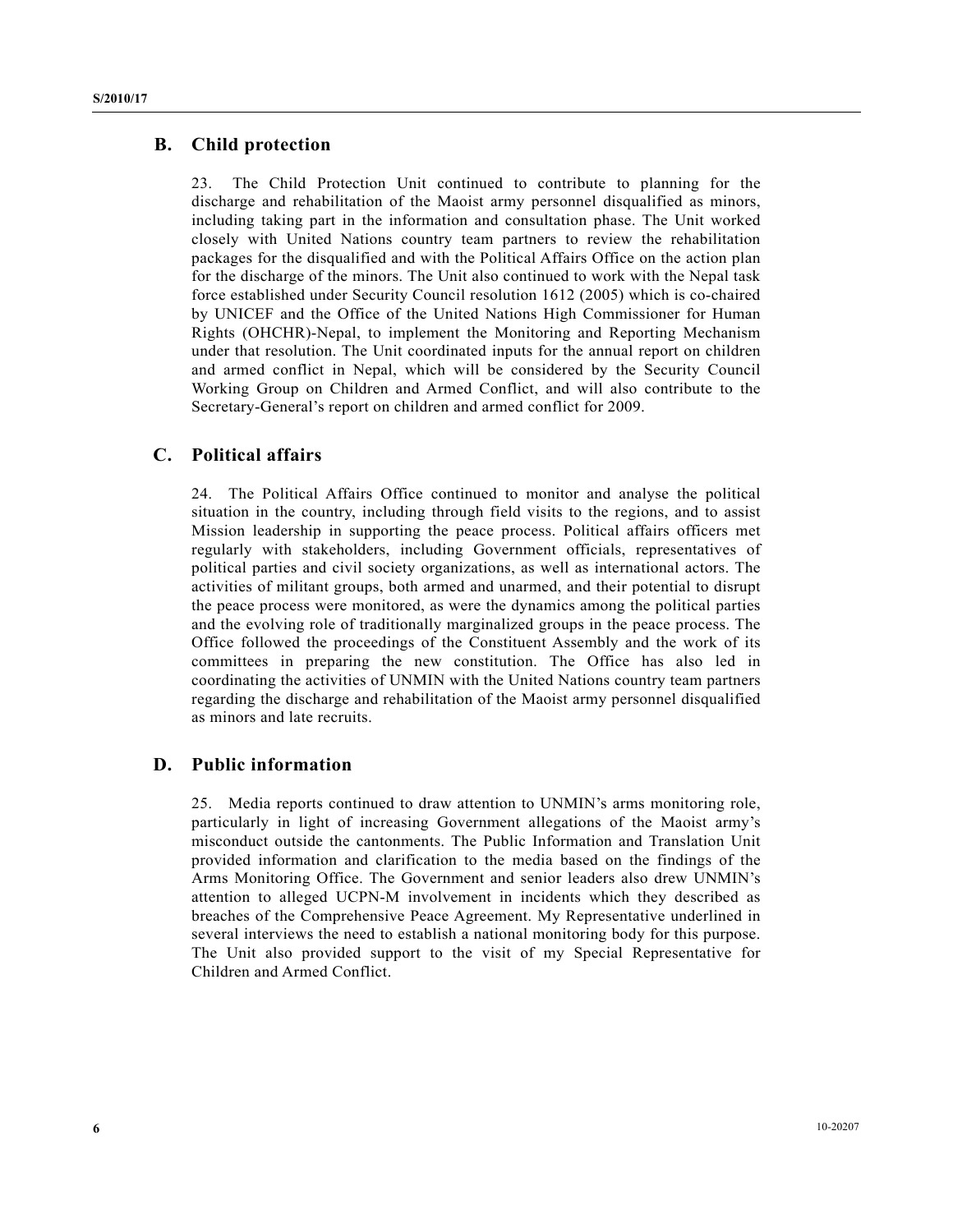### **E. Safety and security**

26. The security situation has been generally stable across the country. Traffic was severely disrupted during some of the Maoist protest programmes in Kathmandu and elsewhere in the country, but United Nations vehicles have generally been permitted to move freely. A number of improvised explosive devices planted at Government buildings and political party offices were defused by the local security forces' disposal personnel and no casualties were reported. There were no direct threats against United Nations staff or property during the reporting period.

### **V. Human rights**

27. There was no substantial progress during the reporting period in addressing impunity and ensuring accountability for human rights violations committed during or after the conflict. The Government continued to demonstrate a lack of willingness to hold members of the security forces accountable for human rights violations committed during or after the conflict and continues to withhold cooperation with civilian authorities responsible for investigating these cases. UCPN-M similarly failed to cooperate with the authorities and end impunity despite several assurances that those responsible for human rights abuses would be held accountable.

28. On 24 December, the Government promoted to the second-in-command of the Nepal Army a major general who was the commander of the Tenth Brigade at a time when serious human rights violations, including arbitrary detention, torture and disappearances, occurred at the then Royal Nepal Army Maharajgunj barracks during the period from 2003 to 2004. This significant promotion took place despite strong criticism by national and international human rights groups. OHCHR-Nepal expressed concern and issued a press release reaffirming its position that those implicated in human rights violations committed by members of the Tenth Brigade in 2003 and in 2004 should not be promoted, pending completion of a full, transparent and impartial investigation. Subsequently, the Supreme Court ordered a stay of this promotion in response to a public interest litigation. The Court will consider the merits of the case later in January.

29. The Nepal Army recently deployed a military officer accused of involvement in the 2004 torture and killing of 15-year-old girl, Maina Sunuwar, as a member of a Nepal Army contingent serving with the United Nations Mission in the Central African Republic and Chad (MINURCAT). The deployment took place on 7 September, despite the issuance of an arrest warrant for the officer by the Kavre District Court in January 2008. On 13 September, the Court also issued an order instructing the Nepal Army to suspend him immediately. Upon the recommendation of the Department of Peacekeeping Operations of the United Nations Secretariat, in view of the serious nature of the allegations, the officer was repatriated on 12 December. He remains in Army custody despite a formal request by the Nepal Police and public calls by the National Human Rights Commission, civil society leaders and members of the international community to turn him over to the police so that he can be brought before the Court. Senior Nepal Army personnel and the Minister of Defence have made statements challenging the civilian court's jurisdiction over the case, and indicating the officer would not be turned over to the police before a military court of inquiry had completed an investigation into the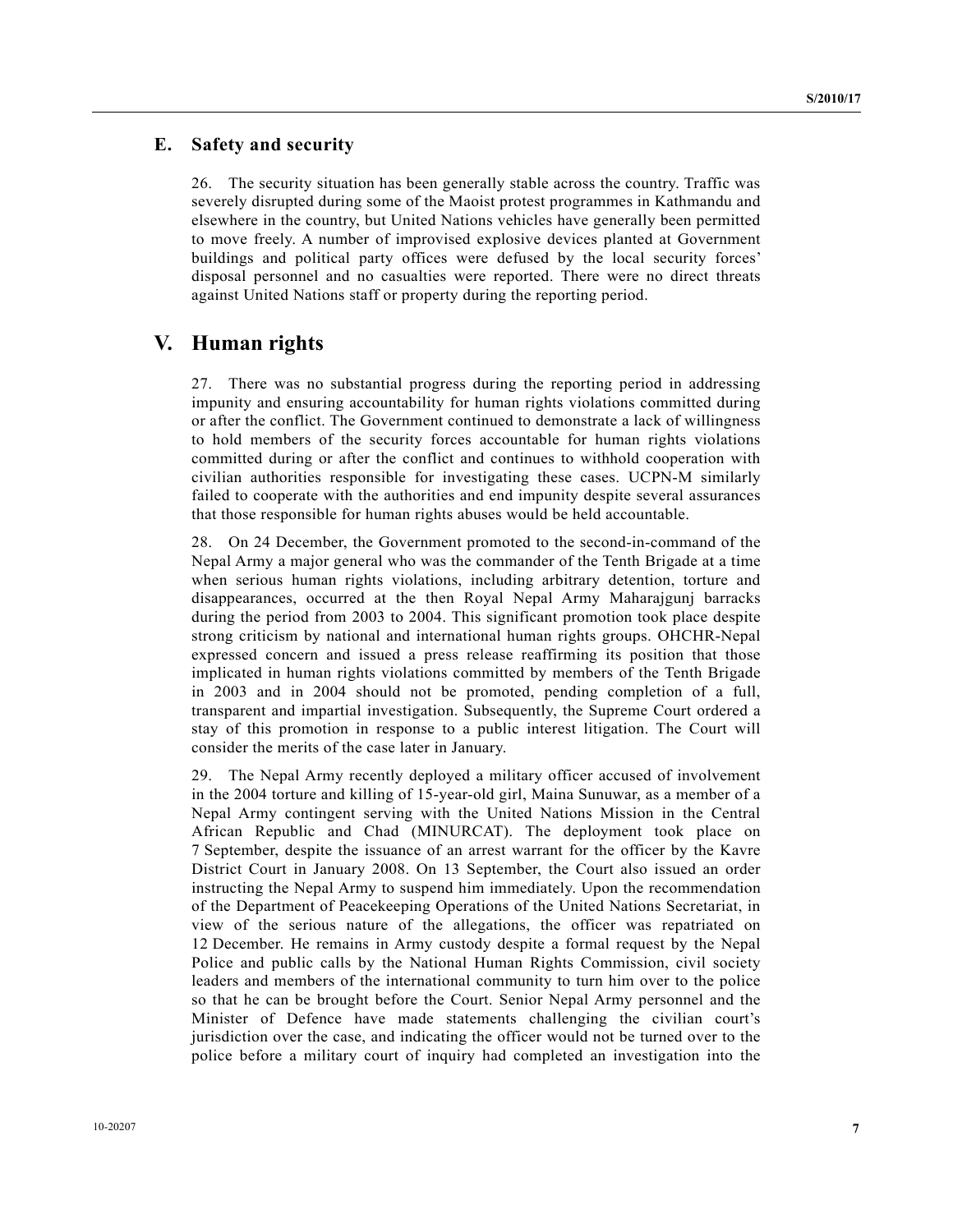circumstances of the repatriation. As recommended in my previous report, the Nepal Army should comply urgently with the court order.

30. UCPN-M has failed to take any action to address the alleged involvement of party members in serious crimes, both during and since the conflict, including the killings of businessman Ram Hari Shrestha; journalists Birendra Sah and Arjun Lama, who were reportedly killed by Maoists in April 2005, and the bombing of a bus in Madi in Chitwan district on 6 June 2005, which resulted in the death of 36 civilian passengers. OHCHR has repeatedly raised all these cases with the UCPN-M leadership as emblematic of continuing impunity.

31. The Government has taken a number of positive steps towards the establishment of transitional justice institutions. Draft legislation criminalizing disappearances and establishing the framework for a commission of inquiry on disappearances was approved by the Council of Ministers and submitted to the Legislature-Parliament in November. While improvements were made to the draft legislation, it does not comply with international standards. The Ministry of Peace and Reconstruction completed its series of public consultations with victims of the conflict and other stakeholders including women and children on a draft bill establishing the framework for a truth and reconciliation commission. The current version of the bill falls short of international standards. However, the Ministry has indicated that it will now revise the bill before submitting it to the Cabinet.

32. The National Human Rights Commission continued to face challenges in implementing its mandate. A new law governing the Commission's work is yet to be passed and the bill submitted by the Government to the Legislature-Parliament has been broadly criticized as being inconsistent with the Paris Principles.

33. In November, the Prime Minister launched a year-long campaign to address gender-based violence. An action plan was prepared after broad consultations with a range of stakeholders including women, human rights activists and representatives of the Government, political parties, civil society and non-governmental organizations. It is primarily aimed at increasing victims' access to justice and reducing the incidents of gender-based violence.

34. In early December, a journalist was attacked and left seriously injured in Rukum district. She had recently written an article about the killing of a UML leader allegedly by the CPN-M, in Rukum during the conflict. A team of human rights defenders conducted a fact-finding mission in the district and found that 20 persons were arrested in connection with the incident and later released.

### **VI. Mission support**

35. The mission support component continued to support UNMIN activities throughout the Mission area, with priority being given to the work in the seven main Maoist army cantonment sites. The continued presence of arms monitors at the cantonments and their conduct of mobile patrolling require the wide deployment of personnel, as well as communications and air transport resources.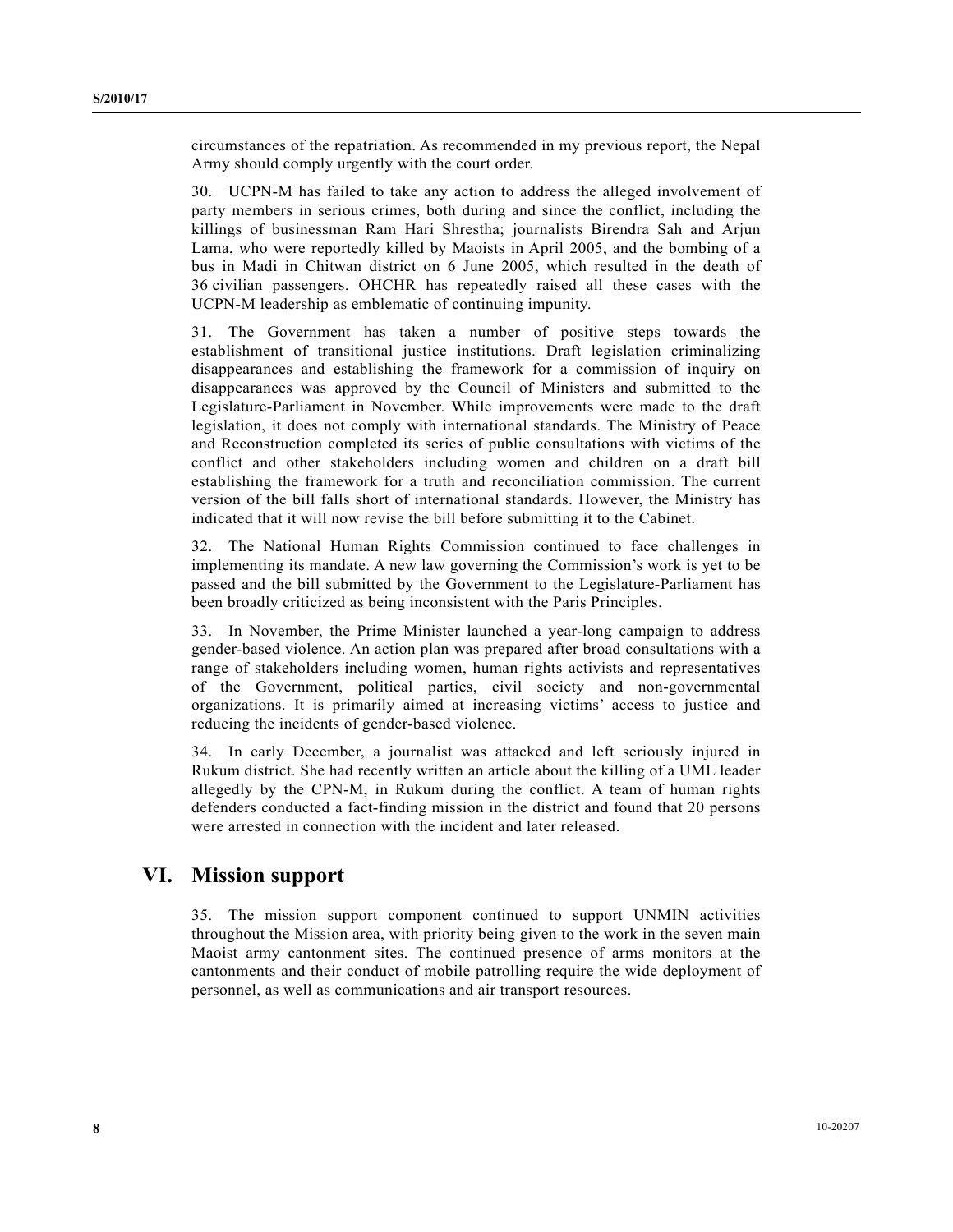### **VII. United Nations country team coordination**

36. During the reporting period, development activities were affected by the political stalemate, in part due to the disruptions caused by the Maoist protest programmes. The passage of the budget in November averted an imminent crisis in Government spending and forestalled disruption to donor supported development programmes. Recent attempts at extortion by ethnic movements, political party representatives and armed groups against development and humanitarian actors prompted the United Nations and donors jointly to issue a renewed appeal on 23 November, for all parties to respect the "Basic operating guidelines". The guidelines were developed by development and humanitarian partners during the conflict period to protect the freedom of the respective organizations to assist beneficiaries and implement projects without military and political interference.

37. Severe and protracted drought, sustained high food prices and the global economic crisis have tripled the number of food insecure people in Nepal over the last three years. An additional 300,000 Nepalese are now facing food insecurity because of the poor summer crop harvest, bringing the total number to 3.7 million. This is aggravating the already very poor nutritional status of children, and levels of acute malnutrition in some districts are now above emergency thresholds. The World Food Programme (WFP) has been providing food assistance to more than 1.6 million of those Nepalese most in need, which has helped to stave off hunger for many. This level of assistance will be needed through early 2010 until winter crops are harvested in May and June.

38. The United Nations Mine Action Team will soon commence the final phase of its work, to be completed during 2011, in support of the Government's efforts to meet its commitment under the Comprehensive Peace Agreement to clear all remaining minefields in Nepal. The United Nations Peace Fund for Nepal has released \$500,000, which partly meets the funding requirements for this final phase of the Action Team's work. If additional funding is made available, it is expected that Nepal will become one of the first countries in the world to be free of the impact of mines after a conflict provided that progress in clearance is sustained. By 8 December, the Action Team had safely destroyed over 40,000 improvised explosive devices and other dangerous items from the Maoist army cantonment sites. Mine risk education led by the Department of Education supported by UNICEF has trained and equipped over 1,000 teachers in the 20 most affected districts. Some 500,000 schoolchildren have been educated in avoiding the risks of mines, and more importantly, explosive remnants of war, which have caused more casualties in Nepal than mines.

39. In parallel with the launch of the Government's National Plan on Gender-Based Violence in early September, the United Nations Population Fund (UNFPA), UNICEF and the United Nations Women's Fund (UNIFEM) launched a joint United Nations programme on gender-based violence. The project aims to increase the use of community-level gender-based violence prevention and protection services by women, men and children. The programme will complement the recent expansion of UNICEF support for paralegal committees from 23 to all 75 districts, to be financed through a \$10 million grant from the Department for International Development of the United Kingdom.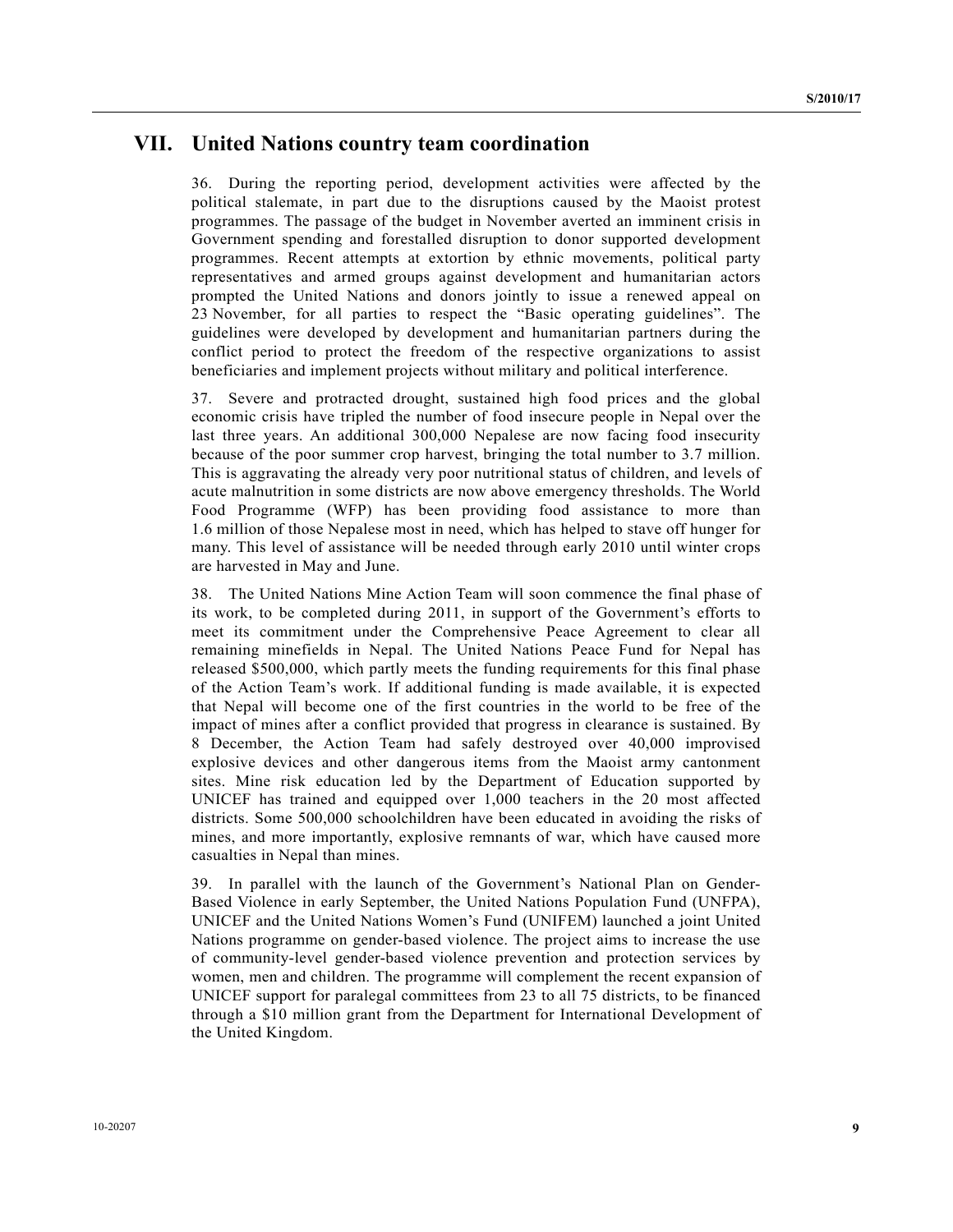40. The United Nations Peace Fund for Nepal approved four new programmes costing \$5.5 million, including: reporting and responding to conflict-related child rights violations (Security Council resolutions 1612 (2005) and 1882 (2009)); services to victims of sexual violence (Security Council resolutions 1325 (2000), 1612 (2005), 1820 (2008), 1880 (2009) and 1888 (2009)); support to the Government for the implementation of Security Council resolutions 1325 (2000) and 1820 (2008); and support for an impartial and efficient reparations system for conflict-affected persons.

## **VIII. Observations**

41. My successive reports to the Security Council have sought to provide a frank account of the state of Nepal's peace process and the role of the United Nations in supporting it. I have drawn attention to the serious problems that have plagued the process, largely stemming from the breakdown of trust and cooperation among the parties, particularly since the 2008 election of the Constituent Assembly, and more recently the May 2009 crisis, which further escalated tensions.

42. Since May, Nepal's political situation has become even more complex, with growing divisions within and among the parties. Positions have hardened at the opposing ends of the political spectrum, which has seriously eroded the common middle ground that had, from the outset, defined the peace process and remained its driving strength. There is a growing and worrying risk of the political discourse being dominated by extreme voices and the focus shifting away from the peaceful and democratic path.

43. I have underscored to all concerned the grave danger posed by this situation. While I remain hopeful about the ability of Nepal's political leaders to come to an appropriate political resolution, it is a cause for serious concern that the numerous rounds of discussions between the three major parties over the past several months have not resulted in a resolution of the stalemate. Despite the welcome revival of the inter-party talks in December, the signing of an action plan to discharge the disqualified Maoist army personnel and the ending of the UCPN-M blockade of the Legislature-Parliament, at the time of writing, the major disagreements that have brought the peace process close to a standstill remain unresolved, increasing the risk of its collapse. Once again, I strongly urge the Nepalese parties to make every effort to return to their tradition of working by consensus that has yielded positive results and to lead the peace process to a successful conclusion. Nepal's friends and the supporters of the peace process, including in the region, should now, more than ever, encourage the parties to overcome their differences.

44. Integration and rehabilitation of the Maoist army personnel and democratization of the Nepal Army are critical aspects of the Comprehensive Peace Agreement. Successive Governments of Nepal have conveyed to me their intention to complete the integration and rehabilitation process of the Maoist army personnel without delay. The implementation of this process would allow UNMIN to wind down its work. Regrettably, there is little progress to report on this front. While technical work has continued around the identification of options for the Maoist army personnel, albeit with limited participation of the UCPN-M in the Special Committee, the critical decisions that need to be taken at the political level to ensure